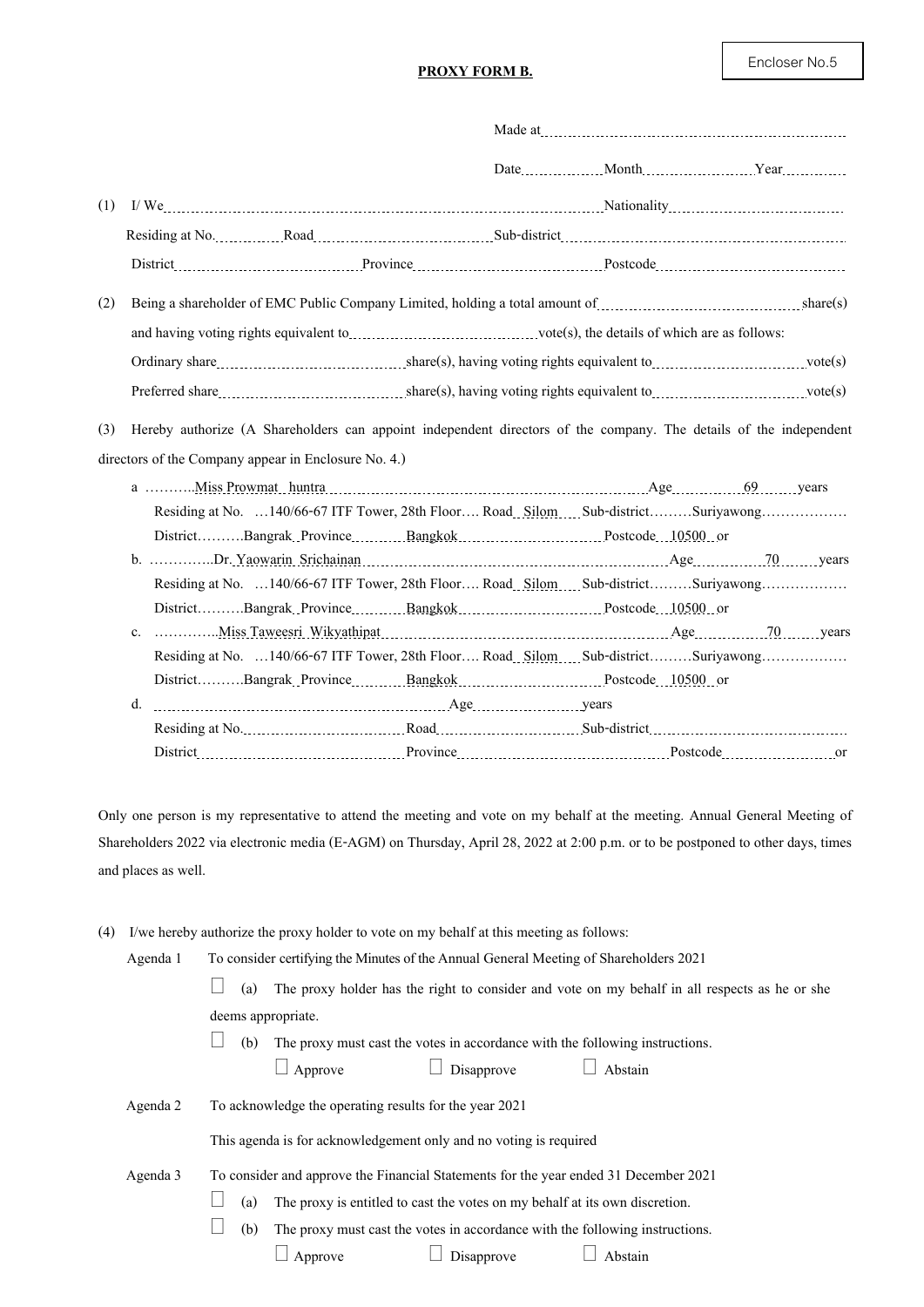|     | Agenda 4                | payment for the year 2021                                                                                                                                                                                                 | Acknowledge the non-allocation of legal reserve funds of the revenues reserved by the law and dividend                     |  |  |  |  |  |
|-----|-------------------------|---------------------------------------------------------------------------------------------------------------------------------------------------------------------------------------------------------------------------|----------------------------------------------------------------------------------------------------------------------------|--|--|--|--|--|
|     |                         | This agenda is for acknowledgement only and no voting is required                                                                                                                                                         |                                                                                                                            |  |  |  |  |  |
|     | Agenda 5                | To consider and approve the appointment of directors in replacement of those who are retired by rotation                                                                                                                  |                                                                                                                            |  |  |  |  |  |
|     |                         | (a)<br>The proxy is entitled to cast the votes on my behalf at its own discretion.<br>(b)<br>The proxy must cast the votes in accordance with the following instructions.<br>Appointment of the entire Board of Directors |                                                                                                                            |  |  |  |  |  |
|     |                         | Disapprove<br>Approve<br>Appointment of any director (s)                                                                                                                                                                  | Abstain                                                                                                                    |  |  |  |  |  |
|     |                         | The Board of Directors resolved to propose to the agenda.                                                                                                                                                                 |                                                                                                                            |  |  |  |  |  |
|     |                         | 1. Mr. Voravit<br>Leenabanchong<br>Disapprove<br>Approve                                                                                                                                                                  | Abstain                                                                                                                    |  |  |  |  |  |
|     |                         | The Board of Directors resolved not to propose to the agenda.<br>2. Mr. Punnatee<br>Sriwongthai                                                                                                                           |                                                                                                                            |  |  |  |  |  |
|     |                         | Disapprove<br>Approve                                                                                                                                                                                                     | Abstain                                                                                                                    |  |  |  |  |  |
|     |                         | The Board of Directors resolved to propose to the agenda.                                                                                                                                                                 |                                                                                                                            |  |  |  |  |  |
|     |                         | 3. Mr. Matee Ittiriwichai                                                                                                                                                                                                 |                                                                                                                            |  |  |  |  |  |
|     |                         | Disapprove<br>Approve                                                                                                                                                                                                     | Abstain                                                                                                                    |  |  |  |  |  |
|     | Agenda 6                | To consider and approve the director's remuneration for the year 2022                                                                                                                                                     |                                                                                                                            |  |  |  |  |  |
|     |                         | (a)<br>The proxy is entitled to cast the votes on my behalf at its own discretion.                                                                                                                                        |                                                                                                                            |  |  |  |  |  |
|     |                         | (b)<br>The proxy must cast the votes in accordance with the following instructions.                                                                                                                                       |                                                                                                                            |  |  |  |  |  |
|     |                         | Disapprove<br>$\Box$ Approve                                                                                                                                                                                              | Abstain                                                                                                                    |  |  |  |  |  |
|     | Agenda 7                | To consider and approve the appointment of the auditor of the Company and the audit fees for 2022                                                                                                                         |                                                                                                                            |  |  |  |  |  |
|     |                         | The proxy is entitled to cast the votes on my behalf at its own discretion.<br>(a)                                                                                                                                        |                                                                                                                            |  |  |  |  |  |
|     |                         | (b)<br>The proxy must cast the votes in accordance with the following instructions.                                                                                                                                       |                                                                                                                            |  |  |  |  |  |
|     |                         | Approve<br>Disapprove                                                                                                                                                                                                     | Abstain                                                                                                                    |  |  |  |  |  |
|     | Agenda 8                | To consider other business (if any)                                                                                                                                                                                       |                                                                                                                            |  |  |  |  |  |
|     |                         | (a)<br>The proxy is entitled to cast the votes on my behalf at its own discretion.                                                                                                                                        |                                                                                                                            |  |  |  |  |  |
|     |                         | (b)<br>The proxy must cast the votes in accordance with the following instructions.                                                                                                                                       |                                                                                                                            |  |  |  |  |  |
|     |                         | $\Box$ Approve<br>Disapprove                                                                                                                                                                                              | Abstain                                                                                                                    |  |  |  |  |  |
| (5) |                         |                                                                                                                                                                                                                           | Voting of the proxy holder in any agenda that is not specified in this proxy shall be considered as invalid and not my/our |  |  |  |  |  |
|     | voting as a shareholder |                                                                                                                                                                                                                           |                                                                                                                            |  |  |  |  |  |

(6) In case I/we have not declared a voting intention in any agenda or my/our determination is not clear or in case the meeting considers or passes resolutions in any matters apart from the agenda as specified above, including the case that there is any amendment, modification or addition of any fact, the proxy holder shall be entitled to consider and resolve in lieu of me in all respects as deemed appropriate.

Any business carried on by the proxy holder in the said meeting, except the proxy holder does not vote as I/we specify in the proxy form, shall be deemed as having been carried out by myself/ourselves in all respects.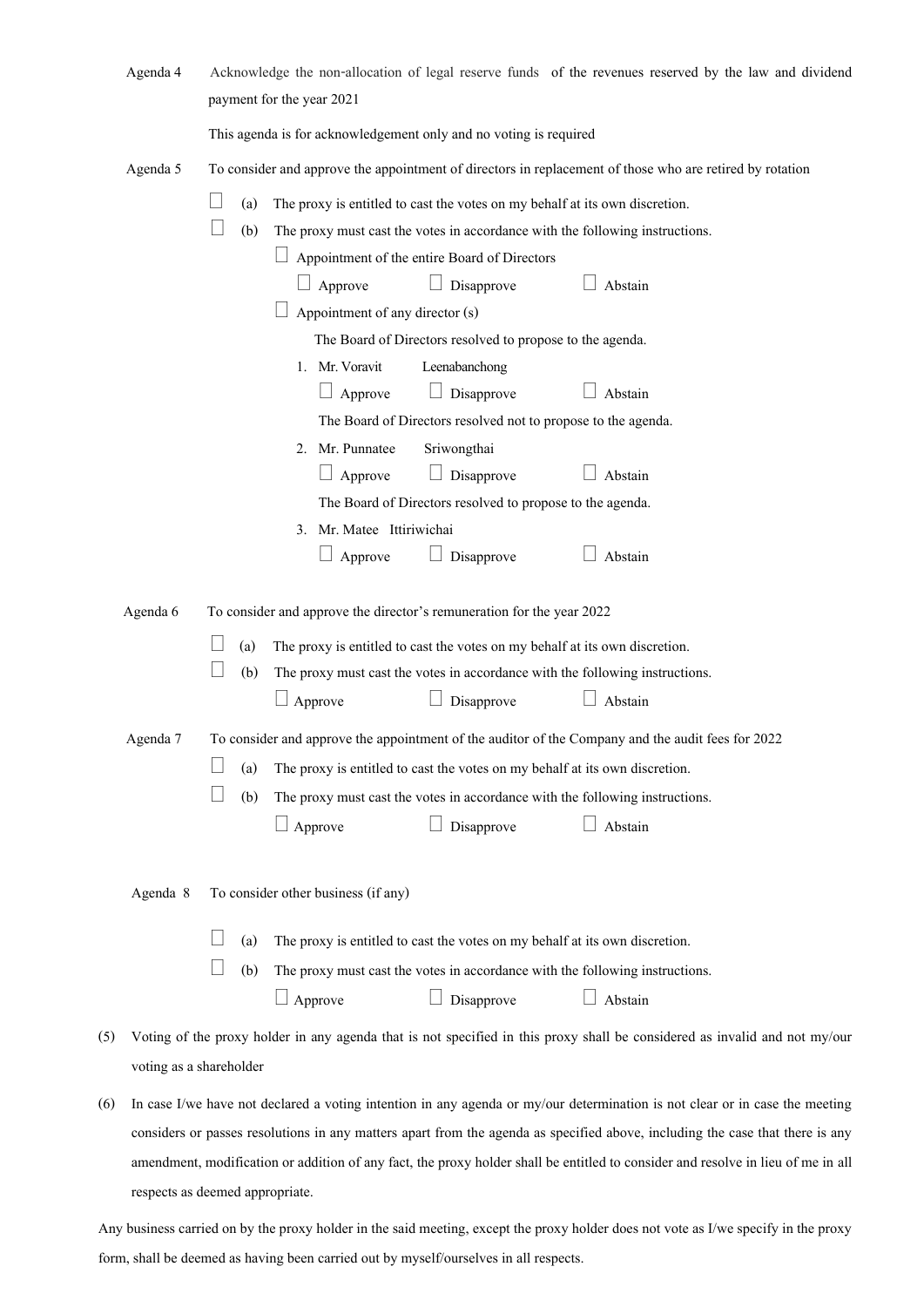| $\begin{picture}(20,10) \put(0,0){\dashbox{0.5}(5,0){ }} \put(15,0){\dashbox{0.5}(5,0){ }} \put(25,0){\dashbox{0.5}(5,0){ }} \put(35,0){\dashbox{0.5}(5,0){ }} \put(45,0){\dashbox{0.5}(5,0){ }} \put(55,0){\dashbox{0.5}(5,0){ }} \put(65,0){\dashbox{0.5}(5,0){ }} \put(65,0){\dashbox{0.5}(5,0){ }} \put(65,0){\dashbox{0.5}(5,0){ }} \put(65,0){\dashbox{0.5}(5,0){ }}$ |  |
|-----------------------------------------------------------------------------------------------------------------------------------------------------------------------------------------------------------------------------------------------------------------------------------------------------------------------------------------------------------------------------|--|
|                                                                                                                                                                                                                                                                                                                                                                             |  |
|                                                                                                                                                                                                                                                                                                                                                                             |  |
|                                                                                                                                                                                                                                                                                                                                                                             |  |
|                                                                                                                                                                                                                                                                                                                                                                             |  |
|                                                                                                                                                                                                                                                                                                                                                                             |  |
|                                                                                                                                                                                                                                                                                                                                                                             |  |

## Note:

- 1. A shareholder shall appoint only one proxy holder to attend and vote at the meeting. A shareholder may not split shares and appoint more than one proxy holder in order to split votes.
- 2. In agenda regarding the election of directors, the ballot can be either for all the nominated candidates as a whole or for an individual nominee.
- 3. In case that there are any further agenda items apart from specified above brought into consideration in the meeting, the proxy holder may use the Annex attached to the Proxy Form B.